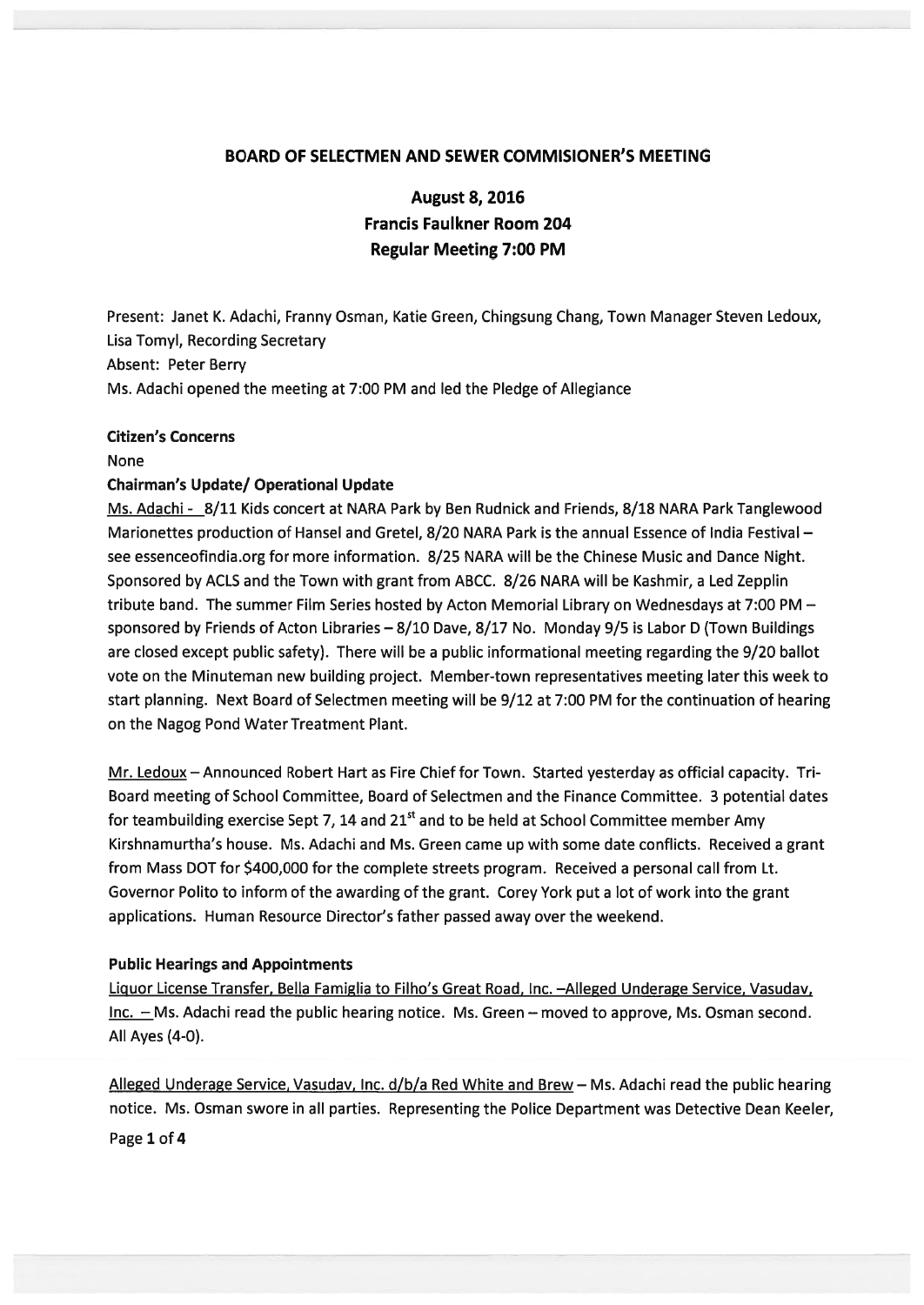Officer Mahoney, and Jessica Wall from Anderson & Krieger. Detective Fred Rentschler gave an overview of the incident on May 31, 2016. The clerk was arrested for 3 counts of sale to <sup>a</sup> minor and at the time he (the clerk) had an odor of alcohol on his breath. <sup>A</sup> breathalyzer was performed at the Public Safety Facility which produced evidence that he had consumed alcohol on premise. Representing Red White and Brew was Niravkumar Patel who was the clerk on duty. He apologized for his actions. Ms. Green asked did the people call, to order alcohol. Mr. Patel replied, "Yes, at 9:45". He was closing the store and helped bring the alcohol out of the store. Ms. Green inquired if people call ahead of time (to order alcohol). Mr. Patel confirmed that sometimes they do if we close the store early. Ms. Green inquired if Mr. Patel knows of an alcohol service policy (for the store) — Mr. Patel was unsure and does not know of one but has been trained in checking IDs. Ms. Osman is concerned that three underage people from Concord come to the store because they heard it is easy to buy at that store (not checking IDs). Ms. Green asked if Mr. Patel if he is the only person that works (at the package store). Mr. Patel explained that his parents work during the day and he works at night. Ms. Green asked what have you (employees/owners) done since the incident. Mr. Patel stated that they (owners/employees) are checking every ID. Ms. Green stressed that you (owners/employees) really should have training and <sup>a</sup> policy in <sup>p</sup>lace. Having <sup>a</sup> license in this Town is <sup>a</sup> privilege and one not to be taken lightly. Ms. Green also asked if he was drinking on premise — Mr. Patel stated he had <sup>a</sup> couple of drinks.

Terra Friedrich, Wright Hill Terrace — Are there specific penalties if there is satisfactory evidence, such as <sup>a</sup> warning and how does that relate with the court. Is court action separate from what you are doing (the "Board") Ms. Wall answered Ms. Friedrich's questions regarding the difference between the court decision and the Board's decision.

Ms. Green moved to close hearing, Ms. Osman second. All Ayes (4-0)

Mr. Chang moved find violation of liquor license under GL <sup>138</sup> §34, Ms. Osman second. All Ayes (4-0) Deputy Chief Rich Burrows offered two recommendations for discipline; recommend <sup>a</sup> warning, or short suspension based on seriousness of the nature.

Ms. Green stated her concern about the seriousness of the nature and would recommend <sup>a</sup> suspension, and have a(n) (alcohol service) policy in place to assure incident does not happen again. Ms. Osman would recommend <sup>a</sup> TIPS training with proo<sup>f</sup> of completion with <sup>a</sup> copy to the Police Department. Mr. Chang agrees to have the training and policies as par<sup>t</sup> of the liquor license and moves to recommend <sup>a</sup> one day suspension, require online TIPS training, have policies in <sup>p</sup>lace regarding service of alcohol, and provide the Board of Selectmen <sup>a</sup> copy of their alcohol service policy and provide copies of all training of TIPS Off Premise, Ms. Osman second. All Ayes (4-0).

# Selectmen Business

Comprehensive 4DB Permit,31-39-45 Martin Street — no conversation of the project as the applicant his withdrawn the current <sup>p</sup>lan and will be submitting <sup>a</sup> new one.

Transfer Station Sticker Fee Recommendation — Corey York presented his recommendation on the Transfer Station Sticker Fee, and his recommendation was to not increase prices for FY17. Has seen an increase in sticker sales and users since the initial beginning of the program. Ms. Green thanked Corey for the work and congratulations on the complete streets grant. Program seems to be working as was Page 2 of 4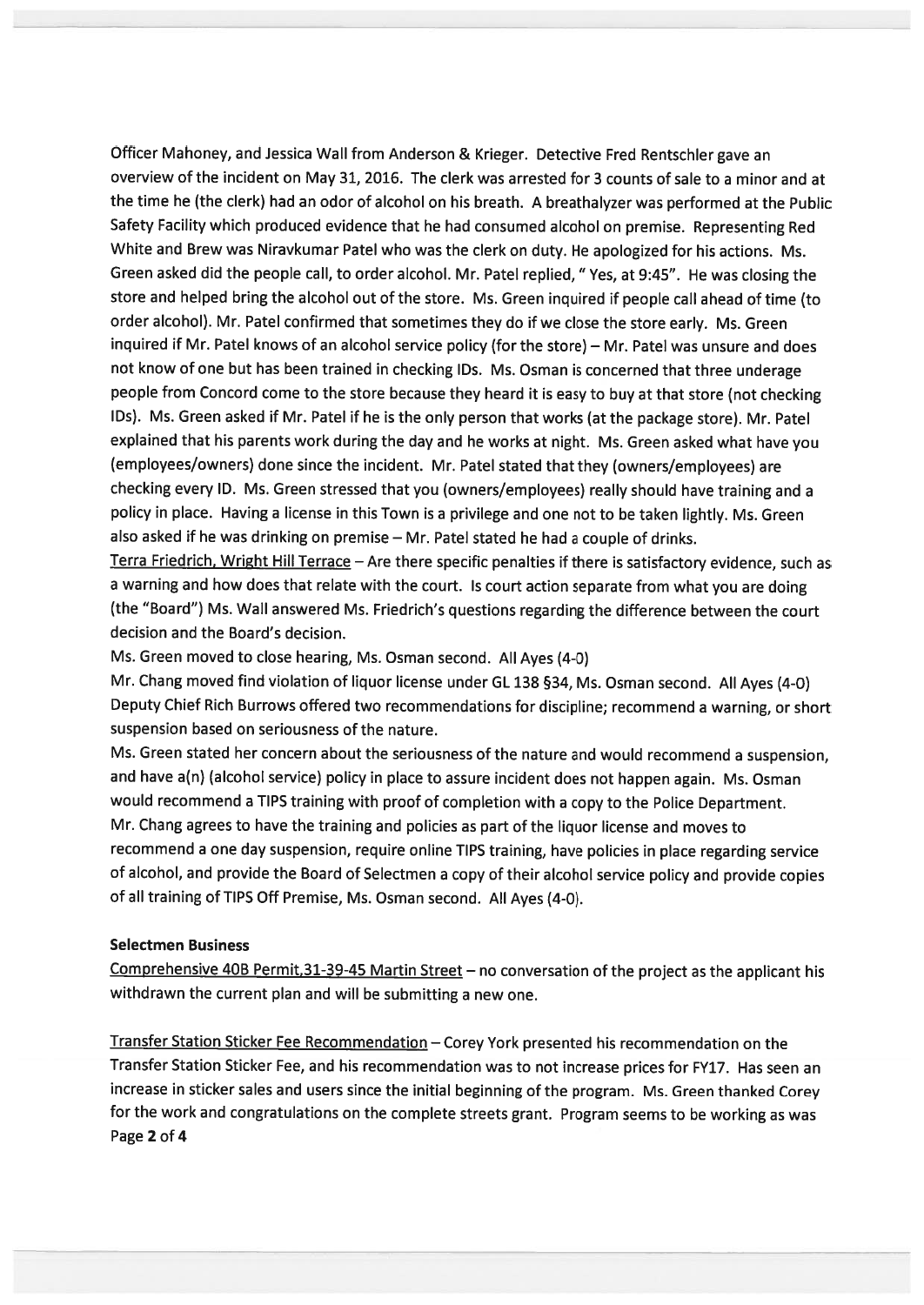thought. Ms. Osman stated about being interested to see how the data is and comments regarding the trash bag sizes, etc. Concerned that there has been an increase in private hauler service since the beginning of the program last year. Mr. Chang inquired about the retention rate for the transfer station sticker purchase. Still interested in seeing that information. Ms. Green moved to keep transfer station sticker and fees as is according to the recommendation of the Department of Public Works Director. Ms. Osman seconded. All Ayes (4-0).

Cross Acton Transit (CAT) Update — Doug Halley (DH) presented an overview how the program is going. Service was launched in November 2015. June saw <sup>250</sup> riders —July saw <sup>350</sup> riders. Ms. Adachi thanked Mr. Halley for his hard work. Ms. Osman inquired if there is <sup>a</sup> way to capture people flagging down the bus. Mr. Halley stated he needed to figure out signage and safe areas for people to flag the bus. Ms. Osman inquired about accessibility. Mr. Halley explained that it (the bus) is an older vehicle but is not an updated accessible vehicle and looking for the MBTA to donate <sup>a</sup> more accessible vehicle. Katie Green thanks for all the work with the CAT – has the Council on Aging (COA) only as a requested stop-can people reques<sup>t</sup> from the COA to schedule <sup>a</sup> <sup>p</sup>ickup. DH — the COA gets <sup>a</sup> lot of service from the other transportation services. Not getting any rides, so it's not worth having the service to the COA. Terra Friedrichs, Wright Hill Terrace— need to target folks that don't have access to transportation like Parker Street, and governmental buildings, or at the food pantry and to be free if they cannot pay. Mr. Halley is working with Town of Maynard to pu<sup>t</sup> <sup>a</sup> southern loop to service the center of Maynard and the South Acton Train station. Ms. Friedrichs added that she hopes the signs are more country than city and would prefer it be made out of wood to be aesthetically <sup>p</sup>leasing or out of recyclable <sup>p</sup>lastic. Mr. Halley explained that the signs have federal requirements.

Fall Town Meeting Including Closing Town Warrant Discussion — Planning Director Roland Bartl gave an overview of the five potential Zoning Bylaw articles for the Fall Town meeting. The first two articles were created at the recommendation of the Town Moderator. The Fire Department officials and the fire union ratified their contract earlier this evening. This is <sup>a</sup> pus<sup>h</sup> to ge<sup>t</sup> Advanced Life Support (ALS) service up and in service by July 1,2017. Central Middlesex Emergency Response Association (CMERA) needs <sup>a</sup> minimum of <sup>6</sup> month notification, which needs to be done by December 31, 2016.

Ms. Green recommends to move forward with calling <sup>a</sup> town meeting and closing the warrant with the recent ratification of the fire union contract. Concerned about pushing the zoning bylaw changes to spring — Mr. Bartl is looking to reduce the department workload, and to make it easier for residents and businesses to do business with the town.

Ann Chang — believes that the articles for zoning be pu<sup>t</sup> on the warrant — especially the sign bylaw. Ms. Chang inquired if the revenue would cover operating costs and the Collective Bargaining Agreement — Mr. Ledoux confirmed for at least the first <sup>2</sup> years.

Terra Friedrichs, Wright Hill Terrace — Inquired if the electronic voting would be public or secret. Mr. Ledoux explained that it's not like congress. It's <sup>a</sup> number tally. Terra — opposes the electronic voting Page 3 of 4